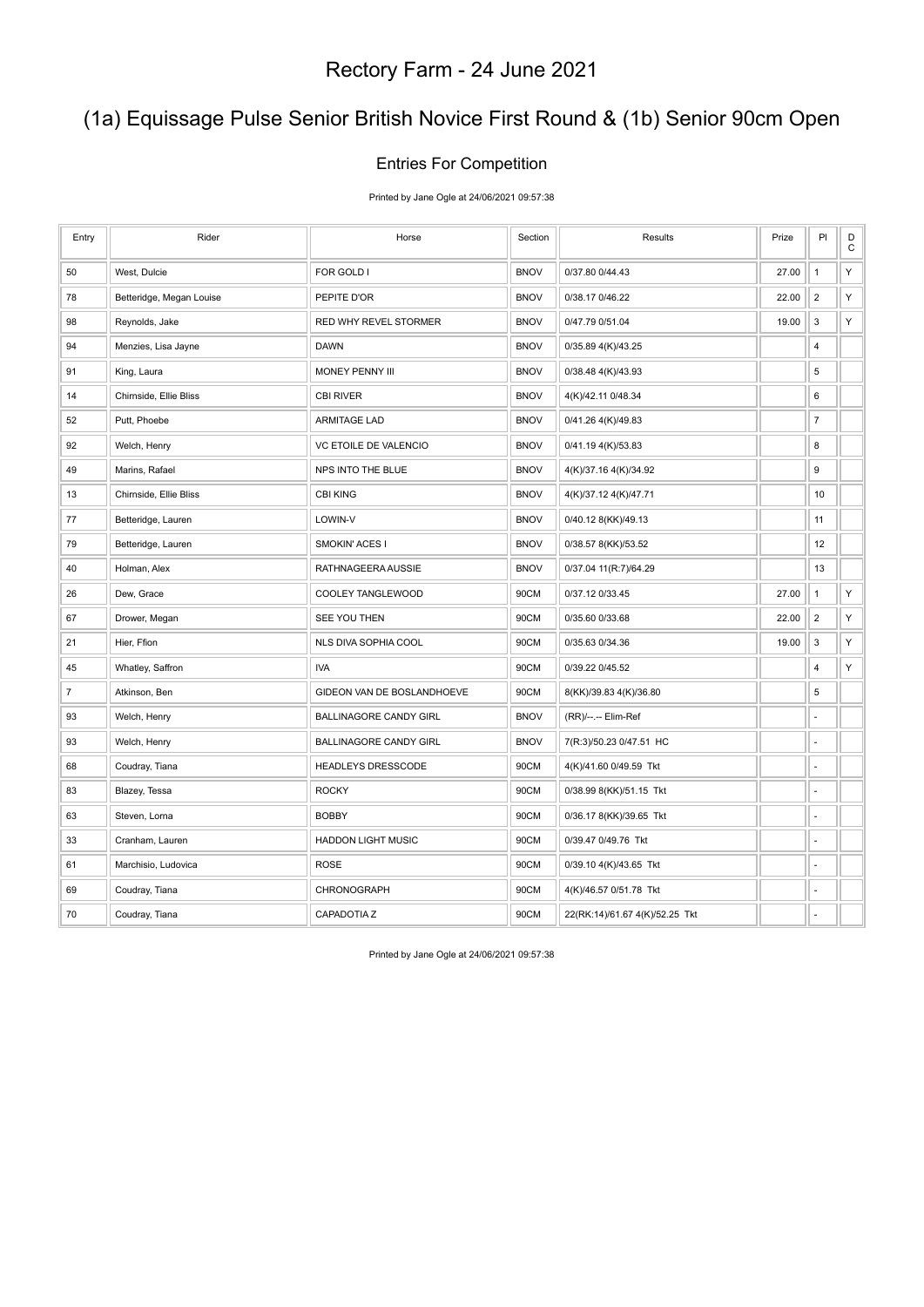# (2a) Nupafeed Supplements Senior Discovery - First Round & (2b) Senior 1.00m Open

### Entries For Competition

Printed by Jane Ogle at 24/06/2021 11:07:11

| Entry          | Rider                  | Horse                       | Section     | Results                     | Prize | PI             | $_{\rm C}^{\rm D}$ |
|----------------|------------------------|-----------------------------|-------------|-----------------------------|-------|----------------|--------------------|
| 15             | Marsh, Joanne          | DUNRAVEN CLOVER CRUISE      | D           | 0/35.41 0/39.21             | 32.00 | $\mathbf{1}$   | Υ                  |
| 200            | Jewitt, Jenna          | <b>GRANGE RED SPARROW</b>   | D           | 0/37.82 0/41.42             | 25.00 | $\overline{2}$ | Υ                  |
| 45             | Whatley, Saffron       | <b>IVA</b>                  | D           | 0/43.38 0/43.91             | 22.00 | $\mathsf 3$    | Υ                  |
| 95             | Kent, Morgan Bradley   | <b>LHAVIATA B</b>           | D           | 0/36.61 0/45.83             | 20.00 | $\overline{4}$ | $\mathsf{Y}$       |
| 53             | Putt, Phoebe           | <b>JALEXIA</b>              | $\mathsf D$ | 0/40.73 0/48.01             |       | 5              | Υ                  |
| 44             | Crane, Sally Jane      | <b>FLORANCE</b>             | D           | 0/40.52 0/50.66             |       | 6              | Υ                  |
| 46             | Whatley, Saffron       | <b>FAGMAR</b>               | D           | 4(R)/44.58 0/39.09          |       | $\overline{7}$ |                    |
| 42             | Jocelyn, Daniel        | <b>GREANNANSTOWN ATOMIC</b> | $\mathsf D$ | 0/37.47 4(K)/41.96          |       | 8              |                    |
| 50             | West, Dulcie           | FOR GOLD I                  | D           | 4(K)/35.04 0/43.68          |       | 9              |                    |
| 40             | Holman, Alex           | RATHNAGEERA AUSSIE          | D           | 4(K)/39.05 0/45.98          |       | 10             |                    |
| 52             | Putt, Phoebe           | <b>ARMITAGE LAD</b>         | D           | 0/38.32 4(K)/46.86          |       | 11             |                    |
| 92             | Welch, Henry           | VC ETOILE DE VALENCIO       | D           | 0/45.95 4(K)/55.97          |       | 12             |                    |
| 84             | Bond, Mackenzie        | MUDDY MIRACLE               | $\mathsf D$ | 4(K)/39.42 4(K)/51.77       |       | 13             |                    |
| 14             | Chirnside, Ellie Bliss | <b>CBI RIVER</b>            | D           | 12(KKK)/38.64 0/47.17       |       | 14             |                    |
| 13             | Chirnside, Ellie Bliss | <b>CBI KING</b>             | D           | 0/38.36 16(KKC:4)/61.45     |       | 15             |                    |
| 59             | Wilson, Diane          | <b>TWINNING HILL</b>        | 1.00M       | 0/44.44 0/51.50             | 32.00 | $\mathbf{1}$   | Υ                  |
| 26             | Dew, Grace             | COOLEY TANGLEWOOD           | 1.00M       | 0/36.45 4(K)/30.26          | 25.00 | $\overline{2}$ |                    |
| 21             | Hier, Ffion            | NLS DIVA SOPHIA COOL        | 1.00M       | 0/34.57 4(K)/35.93          |       | 3              |                    |
| 47             | Watkins, Georgie       | KILLEAVY WARRIOR            | 1.00M       | 4(K)/36.32 0/39.19          |       | 4              |                    |
| 81             | Christie, Panda        | <b>SIR VILLMER</b>          | 1.00M       | 0/41.25 4(K)/52.66          |       | 5              |                    |
| $\overline{7}$ | Atkinson, Ben          | GIDEON VAN DE BOSLANDHOEVE  | 1.00M       | 8(KK)/40.07 4(K)/43.57      |       | 6              |                    |
| 94             | Menzies, Lisa Jayne    | <b>DAWN</b>                 | D           | 8(KK)/35.20 (KT)/--.-- Ret. |       | ÷,             |                    |
| 96             | Kent, Morgan Bradley   | <b>MEACHAM QUICKSTEP</b>    | 1.00M       | 0/39.75 (RR)/--.-- Elim-Ref |       | ä,             |                    |
| 34             | Cranham, Lauren        | <b>IMPERIUS ROYALE</b>      | 1.00M       | 0/39.83 0/52.32 Tkt         |       | ÷,             |                    |
| 4              | Moore, Hannah          | GG                          | 1.00M       | 0/41.64 4(K)/53.54 Tkt      |       | ä,             |                    |
| 41             | Dagg, Georgia          | <b>MUNDI</b>                | 1.00M       | 0/39.89 4(K)/51.24 Tkt      |       | ä,             |                    |

Printed by Jane Ogle at 24/06/2021 11:07:11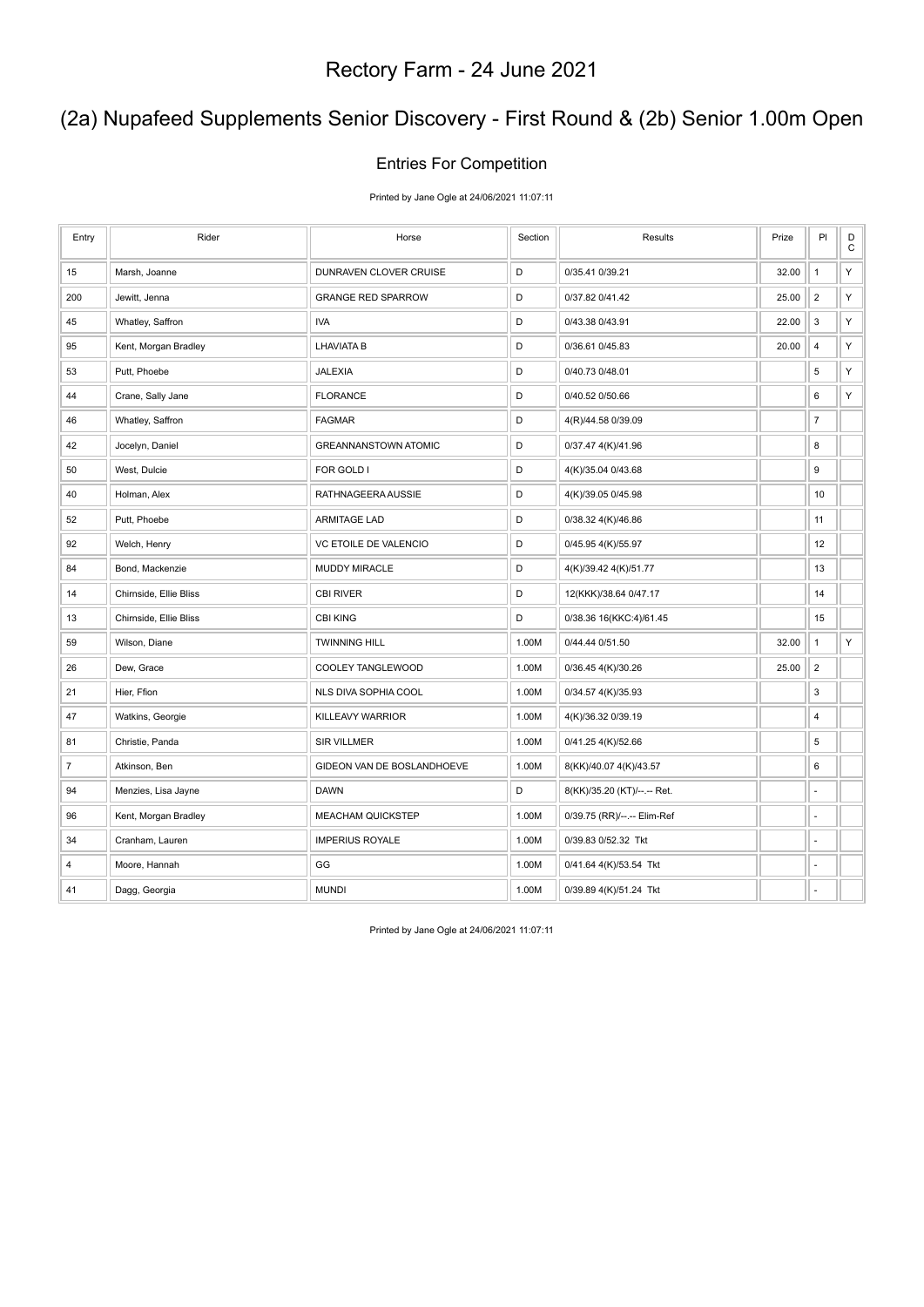# 3 Senior 1.05m Open

### Entries For Competition

Printed by Jane Ogle at 24/06/2021 12:45:01

| Entry | Rider                         | Horse                       | Results                        | Prize | PI             | D<br>$\mathbf C$ |
|-------|-------------------------------|-----------------------------|--------------------------------|-------|----------------|------------------|
| 54    | Kerr, Louisa                  | ARE YOU WITH ME             | 0/53.61 0/41.70                | 32.00 | $\mathbf{1}$   | Υ                |
| 75    | Shrubshall-justice, Georgina  | <b>CRUISE ON BARCO</b>      | 0/54.88 0/42.31                | 25.00 | $\overline{2}$ | Υ                |
| 8     | Stancombe, Jack               | <b>HALLO HARLEQUIN</b>      | 0/53.30 0/45.05                | 22.00 | 3              | Υ                |
| 82    | Hopkins, Daniella             | <b>F SOLANGE</b>            | 0/50.19 0/45.39                | 20.00 | $\overline{4}$ | Υ                |
| 9     | Sykes, Georgia                | <b>BORIENTA</b>             | 0/51.96 0/45.53                | 20.00 | 5              | Υ                |
| 51    | West, Dulcie                  | <b>YOL YMMIL</b>            | 0/54.61 0/46.93                | 20.00 | 6              | Υ                |
| 100   | Hopkinson, Izzy               | <b>COLUMBCILLE HEATHER</b>  | 0/51.22 0/50.44                |       | $\overline{7}$ | Υ                |
| 65    | Fernyhough, Joseph            | STAND BACK KANNAN           | 0/51.07 0/50.64                |       | 8              | Υ                |
| 99    | Hopkinson, Izzy               | <b>FLAMENCO PRINCESS</b>    | 0/51.32 0/52.44                |       | 9              | Υ                |
| 88    | Bradstock, Lily               | LORADO                      | 0/54.50 0/54.10                |       | 10             | Υ                |
| 59    | Wilson, Diane                 | <b>TWINNING HILL</b>        | 1(1)/58.92 0/54.87             |       | 11             |                  |
| 47    | Watkins, Georgie              | KILLEAVY WARRIOR            | 0/49.98 4(K)/43.22             |       | 12             |                  |
| 12    | Van Puyenbroek, Olivia        | <b>MIKA IV</b>              | 0/48.30 4(K)/43.50             |       | 13             |                  |
| 84    | Bond, Mackenzie               | MUDDY MIRACLE               | 0/53.94 4(K)/45.88             |       | 14             |                  |
| 44    | Crane, Sally Jane             | <b>FLORANCE</b>             | 4(K)/55.96 0/52.86             |       | 15             |                  |
| 64    | Fernyhough, Joseph            | CALCOURT OAKLAND            | 0/53.05 4(K)/54.08             |       | 16             |                  |
| 85    | Van Osch, Julia Dimphena Anna | <b>FINALIST B</b>           | 0/50.01 4(K)/55.59             |       | 17             |                  |
| 43    | Jocelyn, Emma                 | <b>LISSYEGAN RORY</b>       | 0/55.79 4(C)/59.40             |       | 18             |                  |
| 76    | Hunter, Stephanie Jane        | LILLIPUT BOOGIMAN           | 4(R)/51.45 4(K)/42.49          |       | 19             |                  |
| 87    | Bradstock, Lily               | <b>LYJADOR</b>              | 0/51.26 8(KK)/48.69            |       | 20             |                  |
| 46    | Whatley, Saffron              | <b>FAGMAR</b>               | 0/46.60 9(R:5)/65.50           |       | 21             |                  |
| 42    | Jocelyn, Daniel               | <b>GREANNANSTOWN ATOMIC</b> | 0/51.90 18(KC:10)/70.78        |       | 22             |                  |
| 5     | Leay Parkinson, Jasmin Sophie | IMAGINE HOF TER ZEEDYCKE    | 0/51.93 (WC)/--.-- Elim-EOC    |       |                |                  |
| 23    | Darcis, Alice                 | <b>ANDORRA</b>              | 0/44.48 (FR)/--.-- Elim-FR     |       | ÷,             |                  |
| 41    | Dagg, Georgia                 | <b>MUNDI</b>                | 11(KK:3)/60.49 8(KK)/57.28 Tkt |       | ÷,             |                  |
| 48    | Thomas, Laura                 | THAT'S THE SCOOP            | 0/54.65 19(KK:11)/71.95 Tkt    |       | ÷.             |                  |
| 29    | Pigott, Tobias                | <b>COOLEY CASH</b>          | 0/53.59 0/49.67 Tkt            |       | ä,             |                  |

Printed by Jane Ogle at 24/06/2021 12:45:01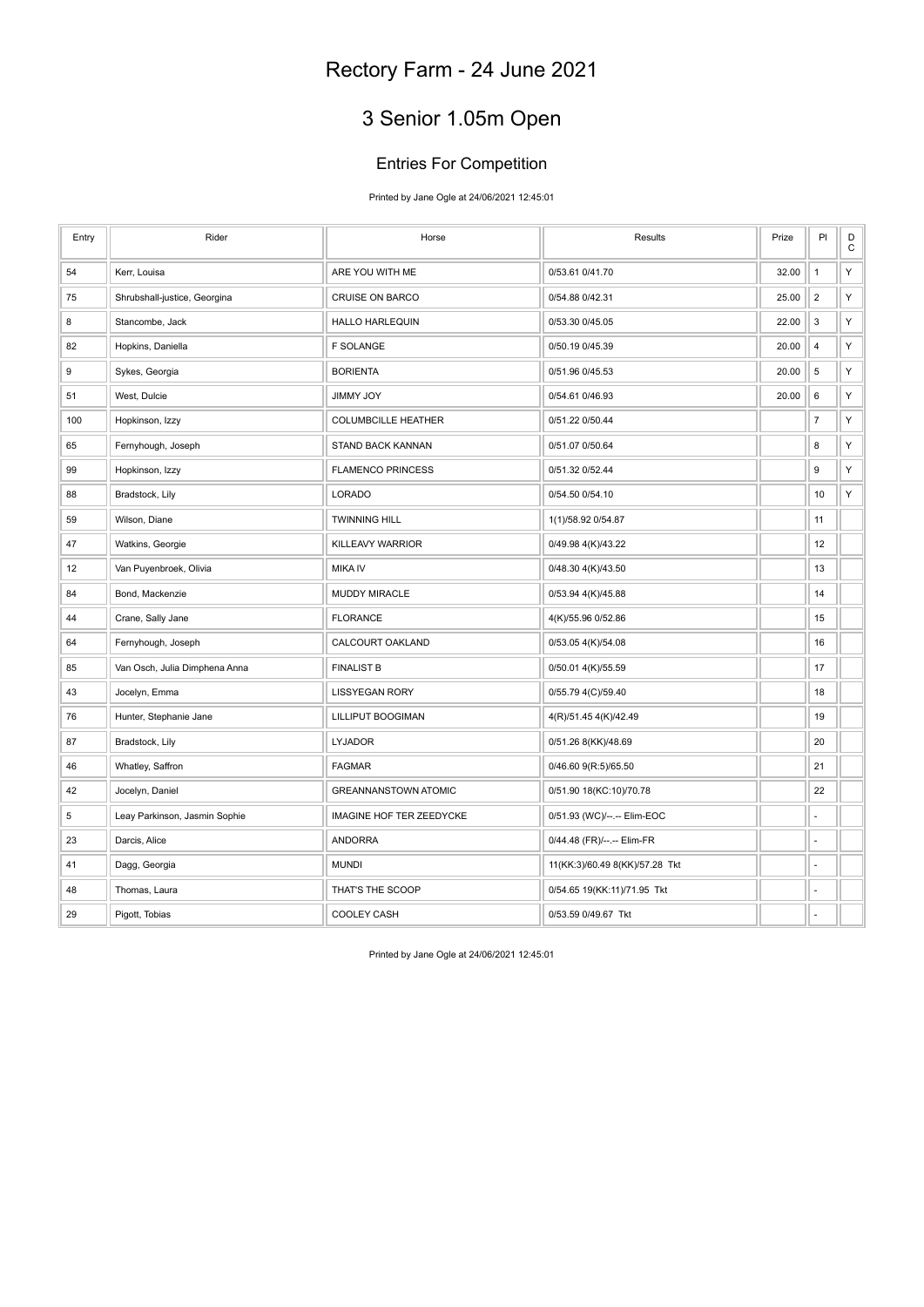### (4a) Lord & Lady Equestrian Senior Newcomers First Round & (4b) Senior 1.10m Open

#### Entries For Competition

Printed by Jane Ogle at 24/06/2021 14:12:17

| Entry | Rider                         | Horse                       | Section      | Results                          | Prize | PI                       | D<br>$\mathsf C$ |
|-------|-------------------------------|-----------------------------|--------------|----------------------------------|-------|--------------------------|------------------|
| 73    | Lee, Lucie                    | PAULINE VAN DE CRUYENVELDEN | N            | 0/47.78 0/40.99                  | 42.00 | $\mathbf{1}$             | Υ                |
| 54    | Kerr, Louisa                  | ARE YOU WITH ME             | ${\sf N}$    | 0/53.56 0/41.52                  | 32.00 | $\overline{2}$           | Υ                |
| 15    | Marsh, Joanne                 | DUNRAVEN CLOVER CRUISE      | ${\sf N}$    | 0/47.28 0/44.20                  | 22.00 | 3                        | Υ                |
| 97    | Gardner, Toby                 | <b>ECHO BEACH</b>           | ${\sf N}$    | 0/53.83 0/44.33                  | 22.00 | $\overline{4}$           | Υ                |
| 43    | Jocelyn, Emma                 | <b>LISSYEGAN RORY</b>       | N            | 0/54.64 0/45.45                  | 22.00 | 5                        | Υ                |
| 16    | Tragett, Elaine               | <b>DRUMIN MILLER</b>        | N            | 0/52.99 0/50.08                  |       | 6                        | Υ                |
| 88    | Bradstock, Lily               | LORADO                      | $\mathsf{N}$ | 0/51.53 0/55.70                  |       | $\boldsymbol{7}$         | Υ                |
| 71    | Chamberlayne, Clare           | <b>STAR LINER</b>           | ${\sf N}$    | 0/56.37 0/56.59                  |       | 8                        | Υ                |
| 101   | Hopkinson, Izzy               | OGUE BALLINASILLOGUE BOY    | N            | 0/50.50 0/57.88                  |       | 9                        | Υ                |
| 98A   | Mccormack, Danielle           | <b>EASTON D' ECLIPSE</b>    | N            | 0/50.39 4(K)/45.27               |       | 10                       |                  |
| 37    | Parker, Hayley                | <b>TORNADO Z</b>            | ${\sf N}$    | 0/51.68 4(K)/45.65               |       | 11                       |                  |
| 22    | Mccormack, Danielle           | DALI V                      | N            | 0/48.66 4(K)/47.31               |       | 12                       |                  |
| 8     | Stancombe, Jack               | <b>HALLO HARLEQUIN</b>      | ${\sf N}$    | 0/55.12 4(K)/52.50               |       | 13                       |                  |
| 86    | Aiuto, Saffi                  | PLS SHERLOCK                | ${\sf N}$    | 4(K)/52.31 0/52.80               |       | 14                       |                  |
| 18    | Pearce, Lois May              | JURIST VANT WELTHOF         | ${\sf N}$    | 0/49.02 4(K)/52.90               |       | 15                       |                  |
| 56    | Coudray, Tiana                | COEUR DE L'ESPRIT Z         | N            | 0/56.47 4(K)/58.13               |       | 16                       |                  |
| 76    | Hunter, Stephanie Jane        | LILLIPUT BOOGIMAN           | ${\sf N}$    | 0/47.88 8(KK)/44.12              |       | 17                       |                  |
| 72    | Chamberlayne, Clare           | FOR FUN AND GLORY           | N            | 4(K)/51.73 4(K)/52.71            |       | 18                       |                  |
| 57    | Coudray, Tiana                | HEADLEYS CHATTERBOX         | N            | 4(K)/56.39 8(KK)/57.97           |       | 19                       |                  |
| 75    | Shrubshall-justice, Georgina  | <b>CRUISE ON BARCO</b>      | 1.10M        | 0/55.38 0/42.81                  | 42.00 | $\mathbf{1}$             | Υ                |
| 51    | West, Dulcie                  | <b>YOL YMMIL</b>            | 1.10M        | 0/50.47 0/42.86                  | 32.00 | $\overline{2}$           | Υ                |
| 82    | Hopkins, Daniella             | <b>F SOLANGE</b>            | 1.10M        | 0/48.33 0/44.54                  |       | 3                        | Υ                |
| 5     | Leay Parkinson, Jasmin Sophie | IMAGINE HOF TER ZEEDYCKE    | 1.10M        | 0/52.20 0/47.66                  |       | $\overline{4}$           | Υ                |
| 23    | Darcis, Alice                 | <b>ANDORRA</b>              | 1.10M        | 0/49.99 4(K)/45.56               |       | 5                        |                  |
| 60    | Wilson, Diane                 | QUESTIONTIME                | 1.10M        | 0/51.68 4(K)/49.59               |       | 6                        |                  |
| 90    | Sanderson, Molli Sevinch      | DUNGAR CLOVER               | 1.10M        | 0/47.50 4(R)/60.73               |       | $\overline{\mathcal{I}}$ |                  |
| 12    | Van Puyenbroek, Olivia        | <b>MIKA IV</b>              | ${\sf N}$    | 0/48.39 (RR)/--.-- Elim-Ref      |       | ä,                       |                  |
| 10    | Sykes, Georgia                | CARINO VI                   | ${\sf N}$    | 0/49.19 (FR)/--.-- Elim-FR       |       |                          |                  |
| 22    | Mccormack, Danielle           | DALI V                      | N            | 0/46.34 (KKDR)/--.-- Elim-Ref HC |       | ä,                       |                  |
| 29    | Pigott, Tobias                | <b>COOLEY CASH</b>          | 1.10M        | 0/54.18 0/49.60 Tkt              |       | ä,                       |                  |
| 24    | Tanaka, Toshiyuki             | <b>SWIPER JRA</b>           | 1.10M        | 0/57.37 0/49.65 Tkt              |       |                          |                  |

Printed by Jane Ogle at 24/06/2021 14:12:17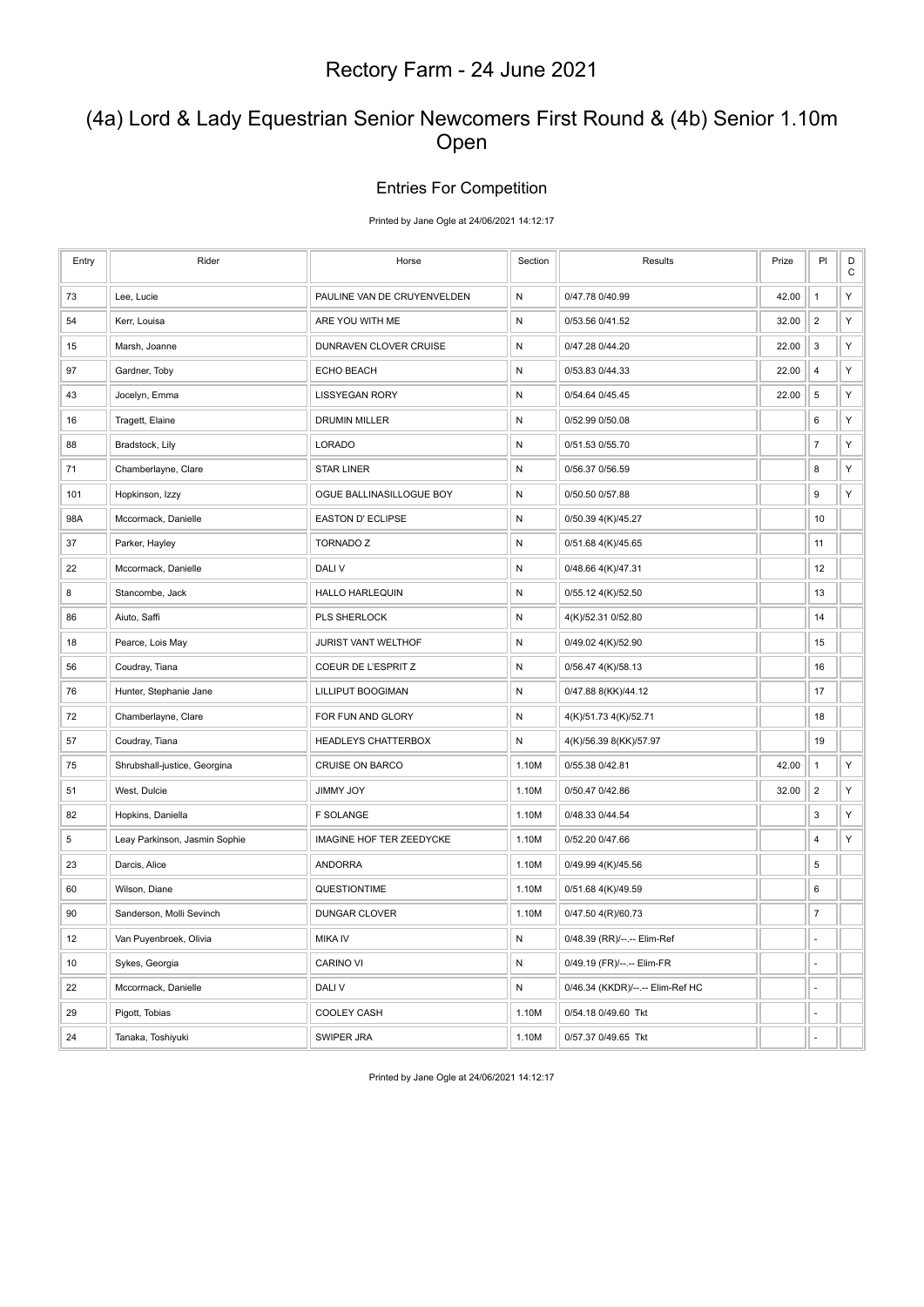# (5a) National 1.15m Members Cup Qualifier & (5b) Senior 1.15m Open

### Entries For Competition

Printed by Jane Ogle at 24/06/2021 15:22:57

| Entry | Rider                    | Horse                       | Section | Results                     | Prize | PI             | D<br>$\mathsf{C}$ |
|-------|--------------------------|-----------------------------|---------|-----------------------------|-------|----------------|-------------------|
| 201   | Tanaka, Toshiyuki        | <b>KELECYN PIRATE</b>       | BM1.15  | 0/49.79 0/46.69             | 52.00 | $\mathbf{1}$   | Y                 |
| 86    | Aiuto, Saffi             | <b>PLS SHERLOCK</b>         | BM1.15  | 0/56.92 0/51.50             | 37.00 | $\overline{2}$ | Y                 |
| 58    | Coudray, Tiana           | CABARET I                   | BM1.15  | 0/51.24 4(K)/41.05          | 27.00 | 3              |                   |
| 90    | Sanderson, Molli Sevinch | <b>DUNGAR CLOVER</b>        | BM1.15  | 0/52.25 4(K)/48.89          | 22.00 | $\overline{4}$ |                   |
| 98A   | Mccormack, Danielle      | <b>EASTON D' ECLIPSE</b>    | BM1.15  | 0/51.25 8(KK)/42.08         |       | 5              |                   |
| 37    | Parker, Hayley           | <b>TORNADO Z</b>            | BM1.15  | 0/54.30 8(KK)/50.22         |       | 6              |                   |
| 72    | Chamberlayne, Clare      | FOR FUN AND GLORY           | BM1.15  | 4(K)/54.77 4(K)/50.24       |       | $\overline{7}$ |                   |
| 71    | Chamberlayne, Clare      | <b>STAR LINER</b>           | BM1.15  | 2(2)/60.46 9(KK:1)/55.62    |       | 8              |                   |
| 73    | Lee, Lucie               | PAULINE VAN DE CRUYENVELDEN | BM1.15  | 4(K)/49.62 8(KK)/48.57      |       | 9              |                   |
| 16    | Tragett, Elaine          | <b>DRUMIN MILLER</b>        | BM1.15  | 22(RKK:10)/68.90 4(K)/51.02 |       | 10             |                   |
| 10    | Sykes, Georgia           | <b>CARINO VI</b>            | BM1.15  | 0/54.06 (KFR)/--.-- Elim-FR |       | ÷.             |                   |
| 32    | Bacon, Charlotte         | <b>CUBBY</b>                | BM1.15  | 0/55.53 8(KK)/52.54 Tkt     |       | $\sim$         |                   |
| 24    | Tanaka, Toshiyuki        | SWIPER JRA                  | BM1.15  | 0/54.07 0/53.78 Tkt         |       | ×.             |                   |
| 66    | Sanderson, Yasmin        | <b>INCHELLO DHI</b>         | BM1.15  | 0/53.34 4(K)/50.90 Tkt      |       | ٠              |                   |
| 27    | Barker, Polly            | CHABLIS GRAND CRU           | BM1.15  | 4(K)/58.30 0/54.20 Tkt      |       | ×.             |                   |
| 30    | Bacon, Charlotte         | <b>COSMOS</b>               | BM1.15  | 0/52.45 0/51.39 Tkt         |       | ٠              |                   |
| 32    | Bacon, Charlotte         | <b>CUBBY</b>                | BM1.15  | 0/57.17 8(KK)/53.94 Tkt     |       | ٠              |                   |

Printed by Jane Ogle at 24/06/2021 15:22:57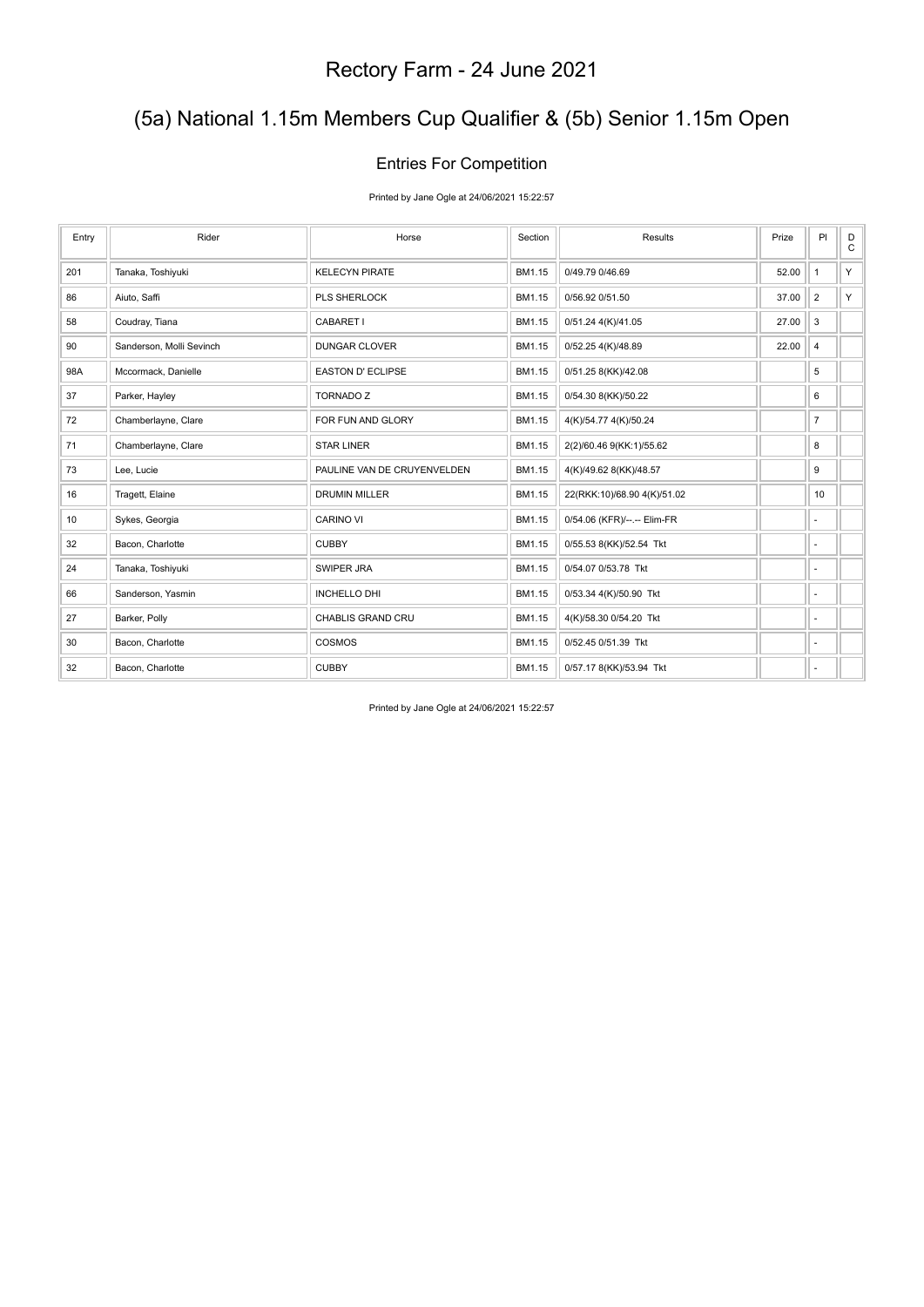# (6a) Equitop GLME Senior Foxhunter First Round & (6b) Senior 1.20m Open

### Entries For Competition

Printed by Jane Ogle at 24/06/2021 16:00:01

| Entry | Rider                    | Horse                 | Section     | Results                         | Prize | PI             | D<br>C |
|-------|--------------------------|-----------------------|-------------|---------------------------------|-------|----------------|--------|
| 35    | Campbell, Nicholas       | DISCRETTE DE LAUME    | F           | 0/52.26 0/42.90                 | 52.00 | $\overline{1}$ | Y      |
| 38    | Heleno, Manuel           | <b>MISSISSIPPI X</b>  | F           | 0/50.12 0/45.94                 | 37.00 | $\overline{2}$ | Y.     |
| 89    | Poole, Kate              | <b>TREMLETT</b>       | F           | 0/50.98 0/46.03                 | 27.00 | 3              | Y.     |
| 97    | Gardner, Toby            | ECHO BEACH            | $\mathsf F$ | 0/51.42 4(K)/46.91              |       | 4              |        |
| 28    | Pigott, Tobias           | <b>LANCE A LITTLE</b> | F           | 0/54.62 8(KK)/54.12             |       | 5              |        |
| 80    | Betteridge, Megan Louise | JAZZ MEN DE SEPTON    | 1.20M       | 0/47.21 8(KK)/42.09             |       | $\overline{1}$ |        |
| 30    | Bacon, Charlotte         | COSMOS                | F           | 4(K)/55.74 13(KKK:1)/55.77 Tkt  |       | ٠              |        |
| 202   | Grant, Tom               | <b>PINKIE</b>         | 1.20M       | 5(K:1)/59.40 10(KK:2)/56.77 Tkt |       | ٠              |        |
| 27    | Barker, Polly            | CHABLIS GRAND CRU     | 1.20M       | 4(K)/55.83 0/54.62 Tkt          |       | ٠              |        |
| 24    | Tanaka, Toshiyuki        | SWIPER JRA            | 1.20M       | 0/47.37 4(K)/47.81 Tkt          |       | ٠              |        |
| 30    | Bacon, Charlotte         | <b>COSMOS</b>         | 1.20M       | 0/57.41 0/53.62 Tkt             |       | ٠              |        |
| 11    | Grant, Tom               | <b>MAX</b>            | 1.20M       | 0/56.83 8(KK)/52.82 Tkt         |       | ٠              |        |

Printed by Jane Ogle at 24/06/2021 16:00:01